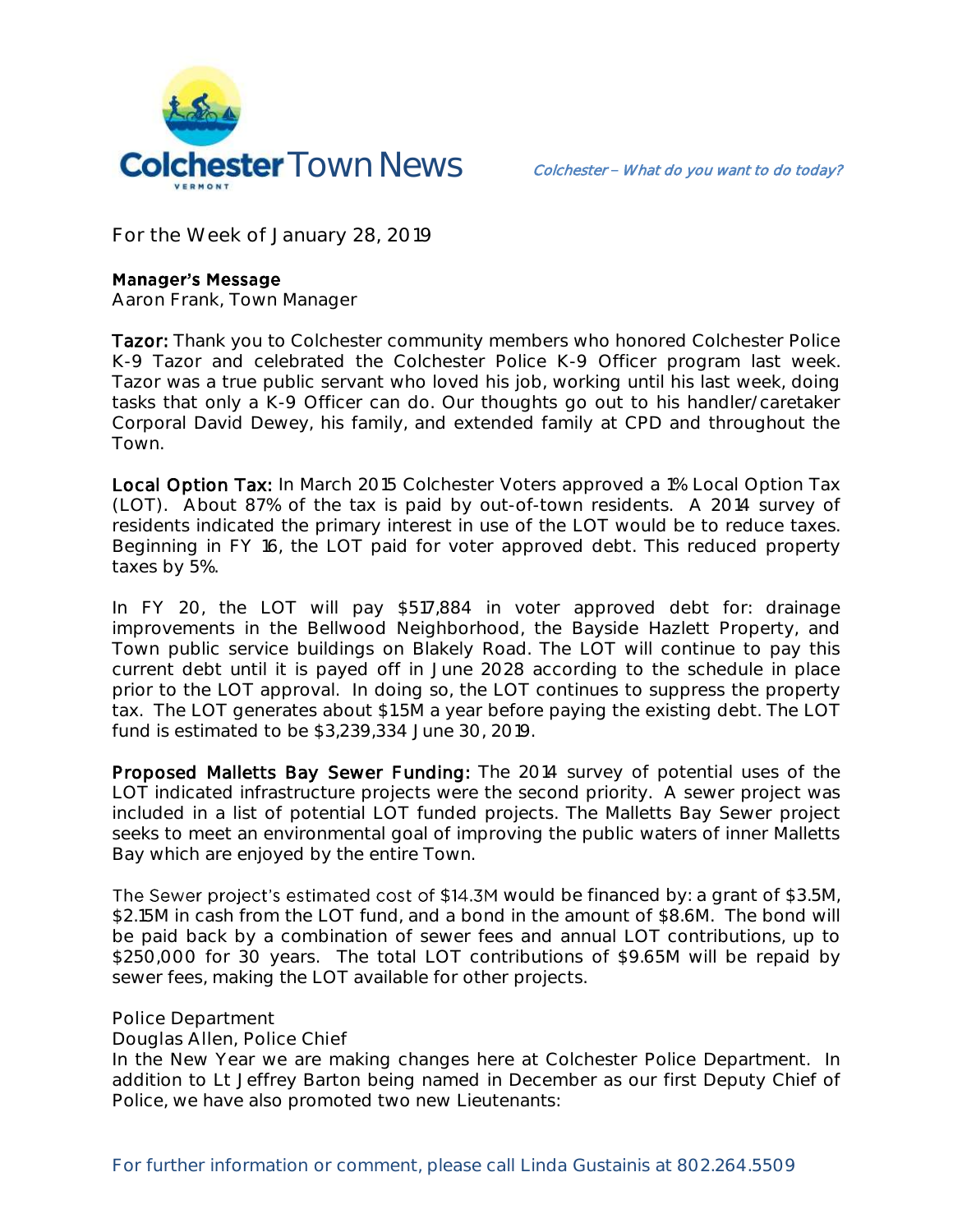

Detective Sergeant James Roy has been named our Lieutenant in charge of the Support Services Division. His duties include overseeing the Bureau of Criminal Investigations (Detective) Unit, our Communications Unit, Records, and Training. Sergeant Roy has been with the department for 31 years.

Sergeant Peter Hull has been named as our Lieutenant in charge of the Operations Division. He oversees a patrol unit of four Sergeants and 14 officers. He will also command the Youth Services and Marine units. Sergeant Hull has been with the department for 27 years.

In addition, two new officers have been hired:

- **Elizabeth Fell, a CPD Communications Specialist for the past year and a half,** was hired as an officer. Liz is a veteran of the Winooski Fire Department and Colchester Rescue.
- Richard Giroux, a 2018 Norwich University graduate and 2014 CHS graduate was also named as a Police Officer for us. Rick previously served with CPD as a summer Community Service Officer.

Both will enter the Vermont Police Academy in February.

Over the past four weeks, CPD officers responded to 1076 calls for service. These calls resulted in 39 arrests for violations that included Domestic Assault, Thefts, and DUI, among others.

For more about Colchester Police Department visit<http://colchestervt.gov/police> or call (802) 264-5556 (non-emergency).

**Rescue and Technical Rescue Squads**

**Scott Crady, Rescue Chief**

We have had a few members leave Colchester Rescue to pursue personal endeavors:

- One moved out of state for new employment
- One is pursuing a new career at Colchester Police Department
- Three to free up time for other commitments

We are currently interviewing applicants to fill these open positions.

We would like to welcome a new volunteer who started in January, Adam Francis. Adam is a Colchester resident, holds EMT certification, and is also a member of Malletts Bay Fire Department.

There were 140 emergency medical calls in the last 30 days. This is the same number of incidents as last year for this time frame. We ended the year with 1554 calls for EMS services in Colchester; this is an increase of 53 calls, or 3.5% from 2018.

For more about Colchester Rescue visit<http://colchestervt.gov/rescue> or call 264-5990.